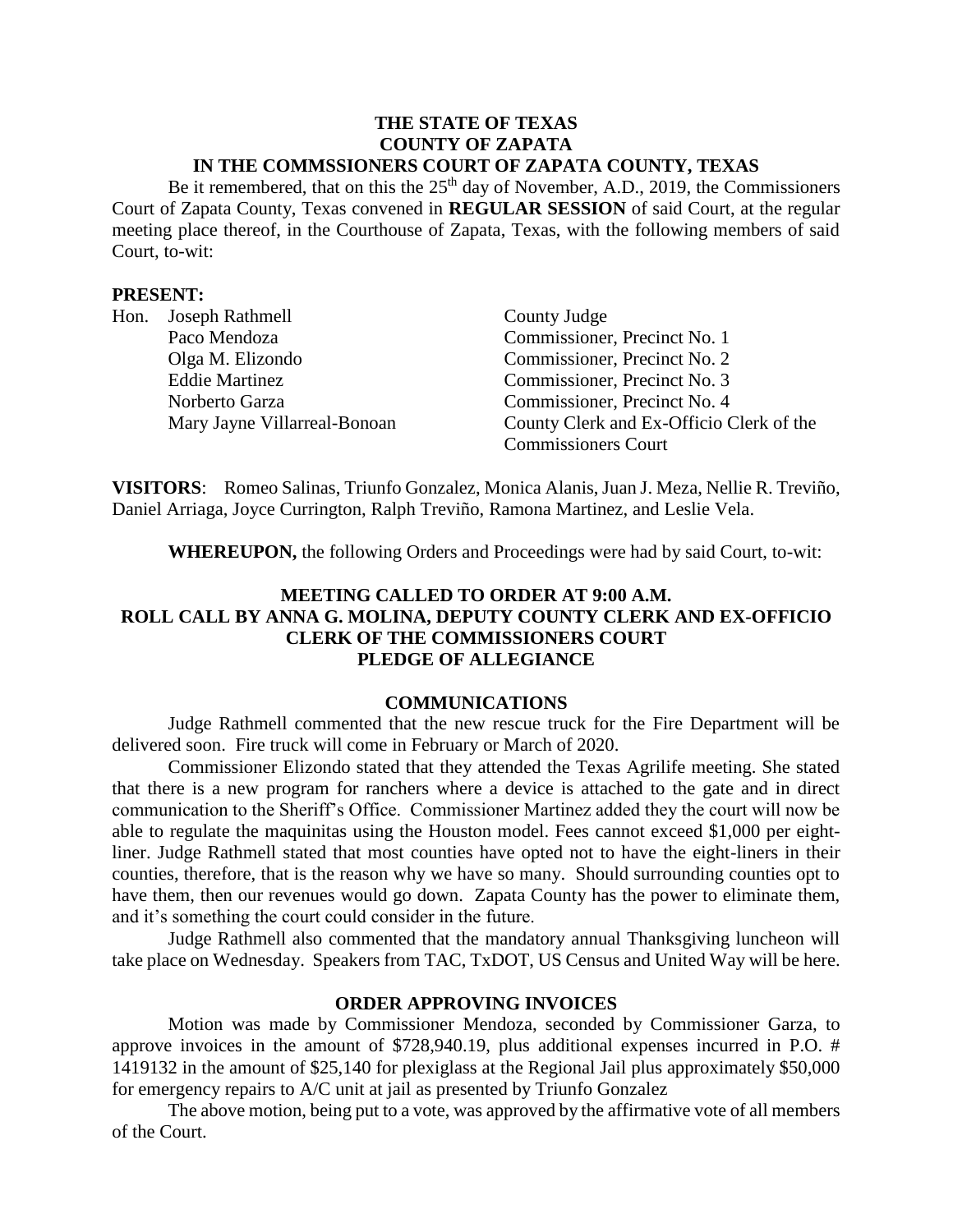#### **ORDER APPROVING CHECKS ISSUED**

Motion was made by Commissioner Garza, seconded by Commissioner Mendoza, to approve checks in the amount of \$1,013,503.21 as presented and requested by Hon. Romeo Salinas, County Treasurer.

The above motion, being put to a vote, was approved by the affirmative vote of all members of the Court.

#### **BOYS AND GIRLS CLUB REPORT**

Leslie Vela reported on the Boys and Girls Club activities. They still have the same staff and the Club is doing very well. Halloween contests and other activities were held. Trunk or Treat was a great success with many volunteers and participants. Attendance has decreased due to extracurricular activities.

## **ORDER APPROVING PROFESSIONAL ADMINISTRATION SERVICES FROM ESSER AND COMPANY CONSULTING LLC**

Motion was made by Commissioner Mendoza, seconded by Commissioner Garza, to approve and contract Professional Administration Services from Esser and Company Consulting LLC to close out TXCDBG 7214095, TXCDBG 7215085, and TXCDBG 7216511, for an amount not to exceed \$10,000 per grant, to be completed by May 2020 and authorize County Judge to sign as requested by Hon. Joe Rathmell, County Judge.

The above motion, being put to a vote, was approved by the affirmative vote of all members of the Court.

# **ORDER APPROVING PROFESSIONAL ADMINISTRATION SERVICES FROM ESSER AND COMPANY LLC**

Motion was made by Commissioner Garza, seconded by Commissioner Martinez, to approve contract for Professional Administration Services from Esser and Company Consulting LLC for TXCDGB 7217511, for an amount not to exceed \$30,000.00 and authorize County Judge to sign as requested by Hon. Joe Rathmell, County Judge.

The above motion, being put to a vote, was approved by the affirmative vote of all members of the Court.

# **ORDER APPROVING FY2020 STATEWIDE AUTOMATED VICTIM NOTIFICATION SERVICE (SAVNS) MAINTENANCE GRANT CONTRACT BETWEEN OFFICE OF ATTORNEY GENERAL AND ZAPATA COUNTY**

Motion was made by Commissioner Mendoza, seconded by Commissioner Garza, to the FY2020 Statewide Automated Victim Notification Service (SAVNS) Maintenance Grant Contract between the Office of the Attorney General and Zapata County, for an annual fee of \$5,431.48 to be paid out of the jail funds, as requested by Hon. Joe Rathmell, County Judge.

The above motion, being put to a vote, was approved by the affirmative vote of all members of the Court.

# **ORDER APPROVING 2020 TEXAS VINE (VICTIM INFORMATON & NOTIFICAITON EVERYDAY) PROGRAM**

Motion was made by Commissioner Mendoza, seconded by Commissioner Martinez, to approve 2020 Texas VINE (Victim Information & Notification Everyday) Program Service Agreement for a fee not to exceed \$ 1763.76 as requested by Hon. Joe Rathmell, County Judge.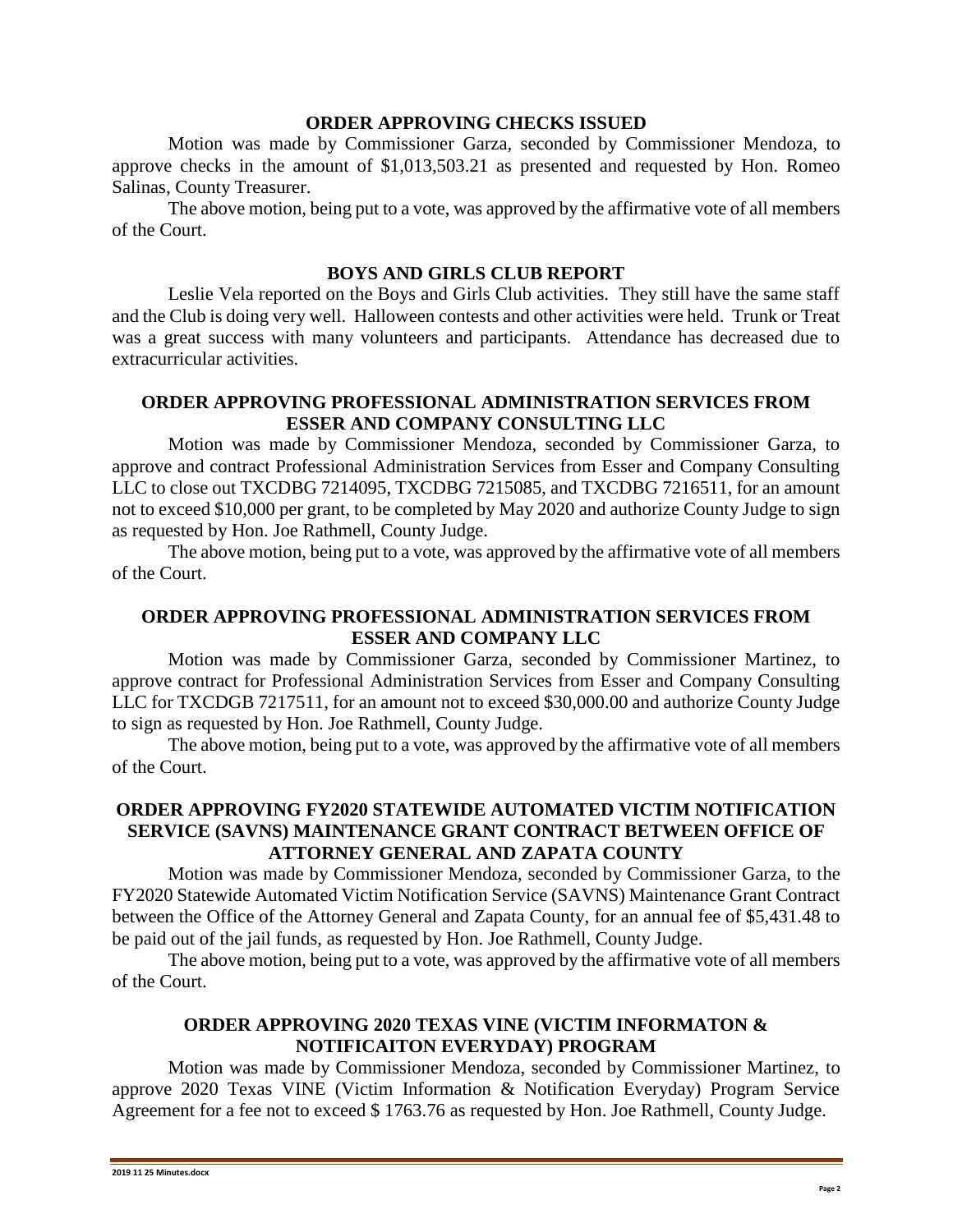The above motion, being put to a vote, was approved by the affirmative vote of all members of the Court.

# **ORDER APPROVING REQUEST FOR PROPOSALS FOR REPAIR OF ZAPATA COUNTY COMMUNITY CENTER ROOFING**

Motion was made by Commissioner Martinez, seconded by Commissioner Garza, to approve request for proposals for the repair of the Zapata Community Center roofing and include artifacts building leaks as well, as requested by Hon. Joe Rathmell, County Judge.

The above motion, being put to a vote, was approved by the affirmative vote of all members of the Court.

# **ORDER APPROVING REQUEST FOR PROPOSALS FOR REPAIRS OF STUCCO FAÇADE OF ZAPATA COUNTY COMMUNITY CENTER**

Motion was made by Commissioner Garza, seconded by Commissioner Mendoza, to approve request for proposals for repair of the exterior stucco facade of the Zapata County Community Center as requested by Hon. Joe Rathmell, County Judge.

The above motion, being put to a vote, was approved by the affirmative vote of all members of the Court.

# **ORDER APPROVING PAYMENT OF MEMBERSHIP DUES TO SOUTH TEXAS DEVELOPMENT COUNCIL**

Motion was made by Commissioner Martinez, seconded by Commissioner Garza, to approve the payment of membership dues to the South Texas Development Council in the amount of \$3,837.80 for the period covering October 1, 2019-September 30, 2020 as requested by Hon. Joe Rathmell, County Judge.

The above motion, being put to a vote, was approved by the affirmative vote of all members of the Court.

### **ORDER APPROVING TRANSFER OF JUAN ALEJANDRO GARCIA**

Motion was made by Commissioner Garza, seconded by Commissioner Martinez, to approve the transfer of Juan Alejandro Garcia from 10-001-slot #1 Labor/Maintenance, to Special Road and Bridge, 15-011-slot #2 to be assigned as crew leader, Pct. 1 at \$14.57 per hour effective November 25, 2019 as requested by Hon. Paco Mendoza, Commissioner Pct. 1.

The above motion, being put to a vote, was approved by the affirmative vote of all members of the Court.

# **ORDER APPROVING PURCHASE OF LAPTOP COMPUTER FOR JUSTICE OF THE PEACE PCT. 4 AND PURCHASE OF LAPTOP AND DESKTOP COMPUTER FOR JUSTICE OF THE PEACE PCT. 2**

Motion was made by Commissioner Garza, seconded by Commissioner Mendoza, to approve the purchase of a laptop computer for Justice of the Peace Pct. #4 from the Technology Fund as requested by Hon. Ramon Benavides, Justice of the Peace Pct. 4; and approve the purchase of a laptop and a desktop compute for Justice of the Peace Pct. 2 from the Technology Fund as requested by Hon. Juana Maria Gutierrez, Justice of the Peace Pct. 2. Grand total not to exceed a total of \$4,920.98.

The above motion, being put to a vote, was approved by the affirmative vote of all members of the Court.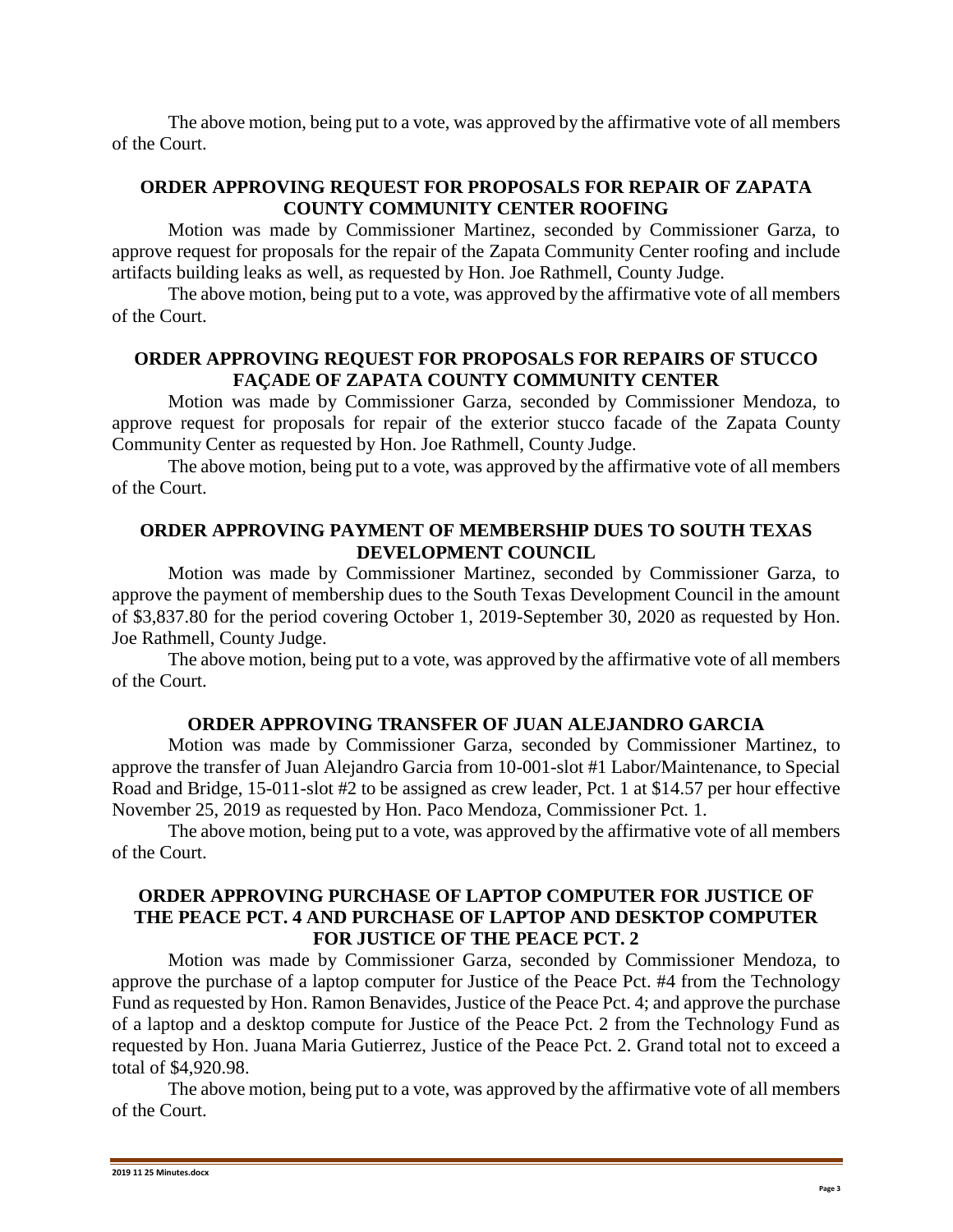#### **ORDER APPROVING TO PLACE ADVERTISEMENT IN LOCAL NEWSPAPER TO INFORM PUBLIC OF UPCOMING SMART METER EXCHANGE PROGRAM**

Motion was made by Commissioner Garza, seconded by Commissioner Mendoza, to approve to place an advertisement in the local newspaper to inform the public of the upcoming Smart Meter Exchange Program as requested by Ralph Treviño, Water Plant Manager.

The above motion, being put to a vote, was approved by the affirmative vote of all members of the Court.

## **ORDER APPROVING MODIFICATION OF ZAPATA COUNTY WATERWORKS MASTER SERVICE AGREEMENT**

Motion was made by Commissioner Mendoza, seconded by Commissioner Martinez, to approve to modify the Zapata County Waterworks Master Service Agreement as requested by Ralph Treviño, Water Plant Manager. Modification will be made to normal business hours of existing service agreement. (Modification attached for the record) Discussion: There are illegal connections where meters will be installed afterhours and uninstalled during business hours, case number have been issued.

The above motion, being put to a vote, was approved by the affirmative vote of all members of the Court.

### **ORDER APPROVING TO HIRE JOSE A. PEÑA, JR., AS FULLTIME EMPLOYEE**

Motion was made by Commissioner Martinez, seconded by Commissioner Elizondo, to approve to hire Jose A. Peña, Jr. as a fulltime employee at the rate of \$9.48 per hour plus benefits (\$30,273.58). Mr. Peña is currently a temporary hire and has been since May 2019. Mr. Peña will be assigned to the distribution department as requested by Ralph Treviño, Water Plant Manager.

The above motion, being put to a vote, was approved by the affirmative vote of all members of the Court.

### **ORDER APPROVING TO GO OUT FOR BIDS FOR REPAIRS AND MAINTENANCE ON THREE WATER TANKS**

Motion was made by Commissioner Mendoza, seconded by Commissioner Garza, to approve to go out for bids for repairs and maintenance on three water tanks as requested by Carlos Treviño, Water Plant Manager.

The above motion, being put to a vote, was approved by the affirmative vote of all members of the Court.

### **ORDER APPROVING INSTALLATION OF STREET LIGHT**

Motion was made by Commissioner Mendoza, seconded by Commissioner Garza, to approve the installation of a street light at the following address:

a. 112 Apple

as requested by Hon. Eddie Martinez, Commissioner Pct. 3.

The above motion, being put to a vote, was approved by the affirmative vote of all members of the Court.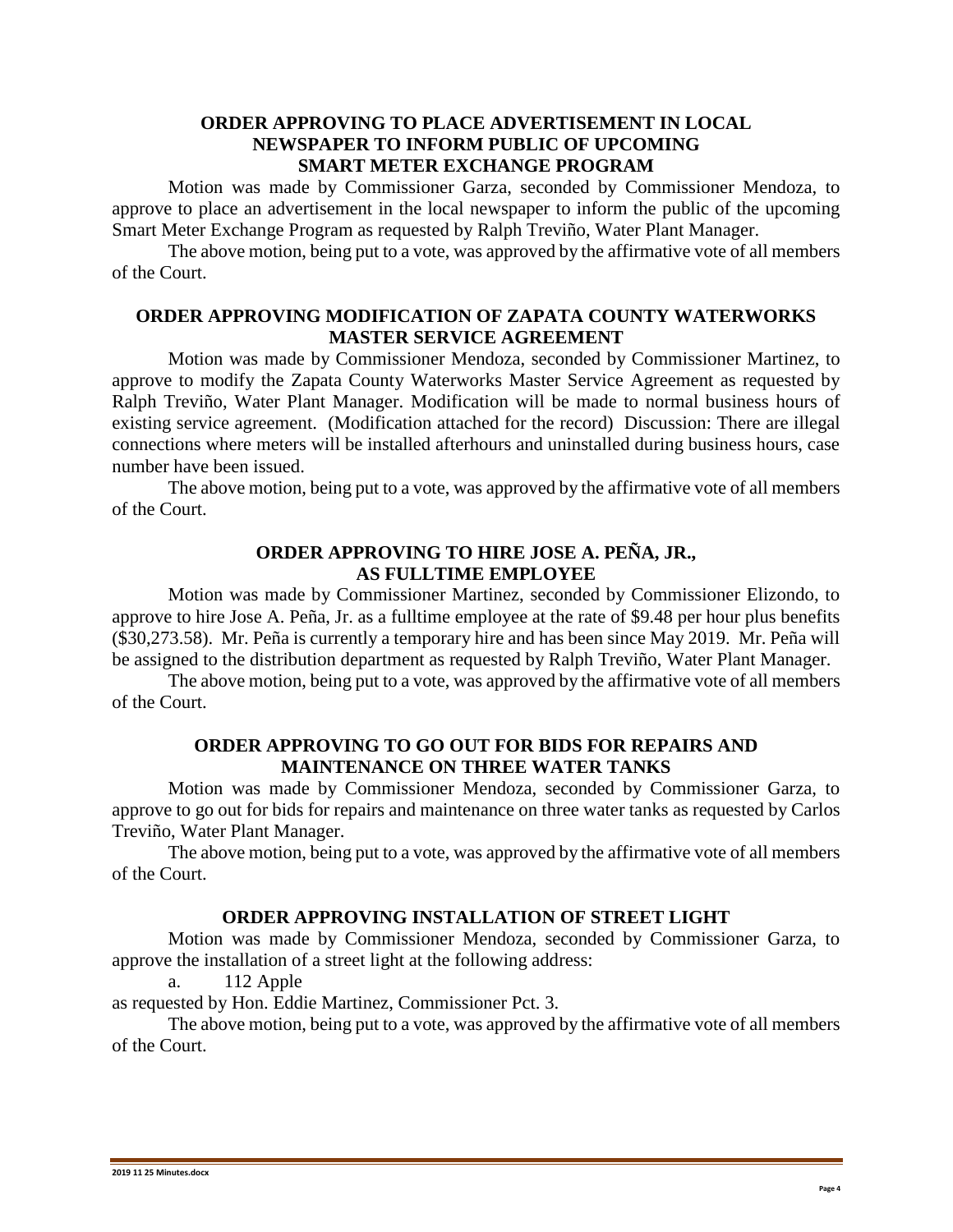# **ORDER APPROVING RESOLUTION TO SUPPORT AND PARTICIPATE IN THE SOUTH TEXAS DEVELOPMENT AND CONFIRMING APPOINTMENT OF REPRESENTATIVE FROM COUNTY OF ZAPATA TO SERVE ON BOARD OF DIRECTORS OF SOUTH TEXAS DEVELOPMENT COUNCIL**

Motion was made by Commissioner Mendoza, seconded by Commissioner Garza, to approve Resolution to support and participate in the South Texas Development and confirming the appointment of Judge Rathmell and Commissioner Garza to represent the County of Zapata to serve on the Board of Directors of the South Texas Development Council for the period of October 1, 2019 – September 30, 2020 as requested by Hon. Joe Rathmell, County Judge.

The above motion, being put to a vote, was approved by the affirmative vote of all members of the Court.

### **ORDER APPROVING RESOLUTION AUTHORIZING SUBMISSION OF APPLICATION TO TEXAS PARKS AND WILDLIFE DEPARTMENT FOR 2019 GRANT FROM THE LOCAL PARKS SMALL COMMUNITY FUND PROGRAM**

Motion was made by Commissioner Mendoza, seconded by Garza, to approve Resolution authorizing the submission of an application to the Texas Parks and Wildlife Department for a 2019 Grant (\$150,000 grant) from the Local Parks Small Community Fund Program as requested by Carlos Colina-Vargas, Grant Writer.

The above motion, being put to a vote, was approved by the affirmative vote of all members of the Court.

# **ORDER APPROVING RESOLUTION FOR VILLA-ZAPATA INTERNATIONAL BRIDGE CROSSING**

Motion was made by Commissioner Mendoza, seconded by Commissioner Garza, to approve resolution for Villa-Zapata International Bridge Crossing as requested by Carlos Villarreal.

The above motion, being put to a vote, was approved by the affirmative vote of all members of the Court.

#### **ADJOURN**

Motion to adjourn was made by Commissioner Garza, seconded by Commissioner Mendoza, and being put to a vote, was approved by the affirmative vote of all members of the Court.